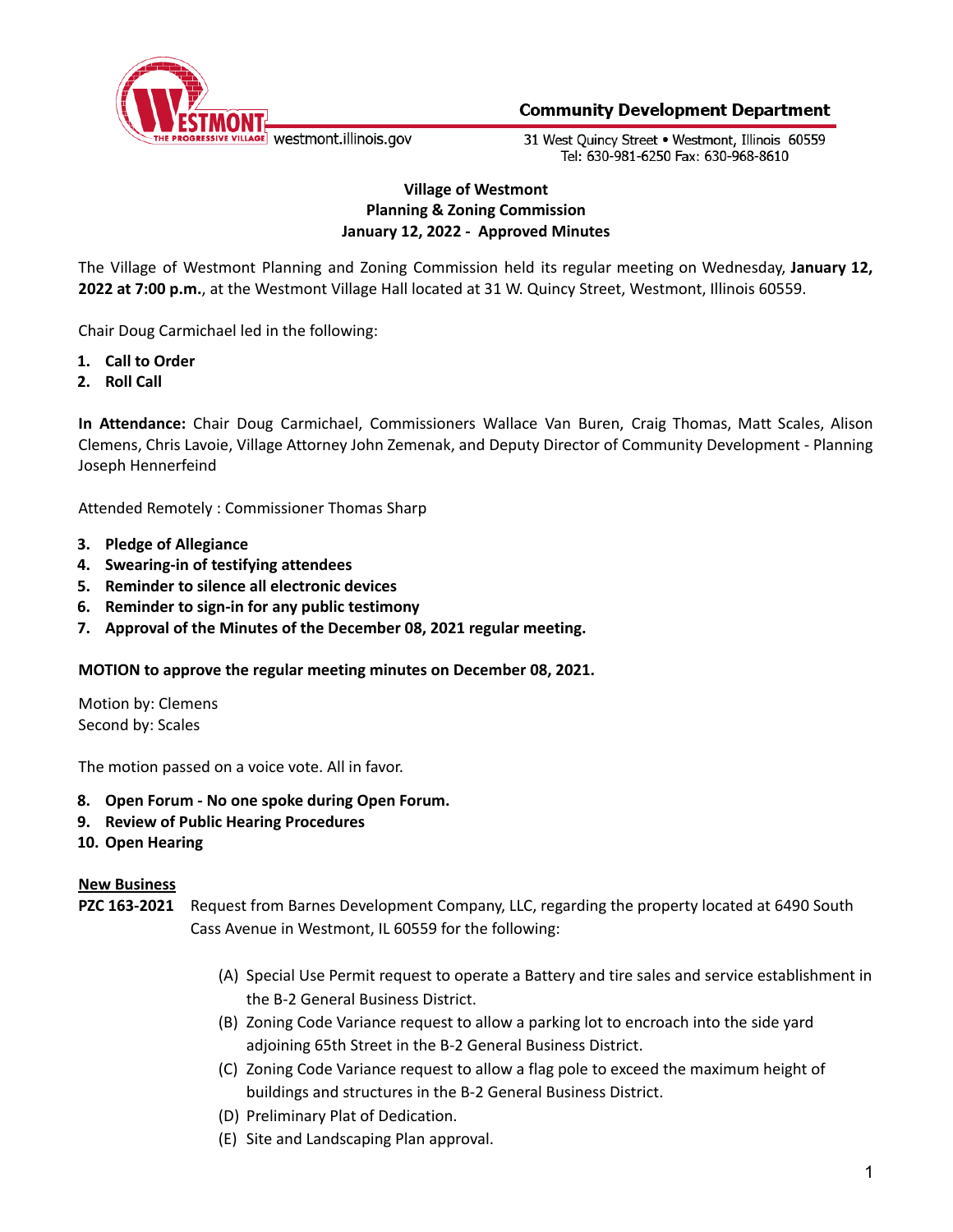

31 West Quincy Street . Westmont, Illinois 60559 Tel: 630-981-6250 Fax: 630-968-8610

**Presentation:** Consultant Mathew Schumacher with Cage Civil Engineering provided a brief history of family owned business Bell Tire and their business operations. Schumacher described the site plan for the site which is located at the North lot of 65th Street and Cass Avenue. Schumacher commented on exterior lighting, fire suppression, truck traffic, landscaping, and screening as well. The interior of the building and elevations were described as well.

Schumacher spoke on the flag pole variance request, stating that the flagpole is a 60ft tall pole with a 30ftx20ft flag and that it is proportional to the building and would match their other locations.

Schumacher stated that they would be dedicating a portion of the property to the Village for the 65th Street Right-of-Way which is currently a private sidewalk, as well as dedicating a 26ft Right-of-Way on the North side of the property on Pier Drive.

**Staff Comment:** Deputy Director of Community Development Joseph Hennerfeind noted that in addition to the standard special use requirement, there were two additional conditions including :

(1) Special use may be permitted where the owner satisfactorily establishes that there will be no appreciable traffic congestions or hazard to pedestrian safety and;

(2) Special use may be permitted provided that there shall be compliance with an approved landscape plan for the screening from view of vehicles awaiting service and customer pickup, and there shall be enclosed storage of all vehicles awaiting service or customer pick up.

Staff described the uniqueness of the site, the fact that there are streets on all four sides, and that screening was not of general concern as vehicle storage outside the building is not anticipated when they're closed.

Hennerfeind elaborated on the request for a flag pole variance, and added that there isn't currently any height restrictions in the Zoning code for flag poles. Staff determined that the height standard for the zoning district is applicable which in this instance, would be a maximum of 45ft tall.

Hennerfeind then explained the history of the parcel and how the property lines came to be, and that the second variance for a 65th Street parking setback is needed due to the fact that the Village owned sidewalk is on private property. Because the applicant is donating that sidewalk back to the Village, the shift in property line is off set.

Hennerfeind concluded by asking the Commission to include, if approved, a condition that the applicant would need to provide a revised landscape plan prior to going before the board since there were outstanding landscape comments. All other staff comments could be addressed during the permitting process.

**Public Comment:** Piers Condominiums resident and member of the Piers Board of Directors Rudy Angelucci, asked where the ingress and egress entrances would be located. Mr. Schumacher replied that the ingress and egress would be from Pier and 65th, and towards the West end of the site towards Willow. Schumacher also commented that DuPage County DOT would not permit access from Cass Avenue. Hennerfeind added that the street will not be modified, but sidewalks and trees will be added on Pier and Willow.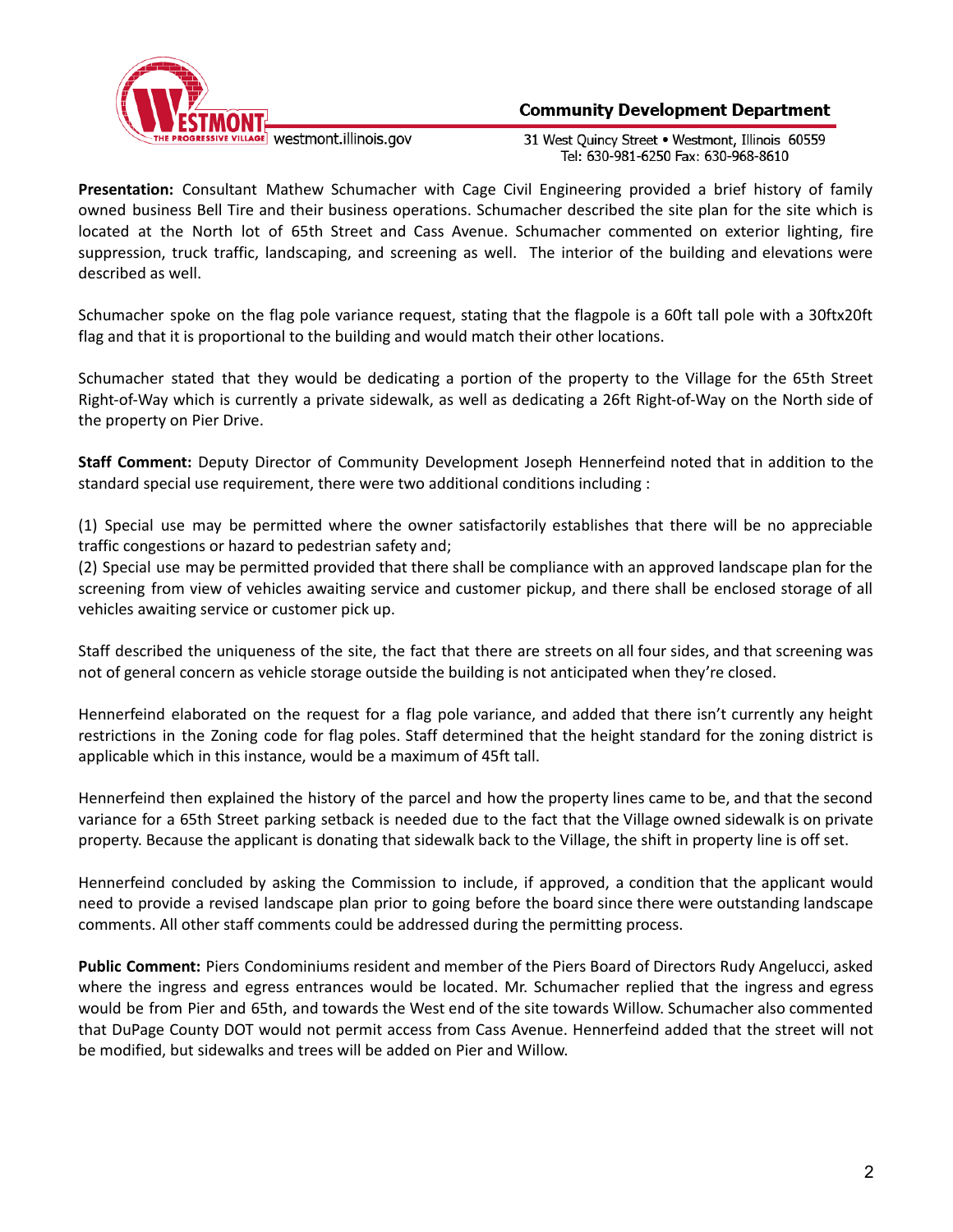

31 West Ouincy Street . Westmont, Illinois 60559 Tel: 630-981-6250 Fax: 630-968-8610

## **Commissioner Comments:**

**Lavoie** : Commissioner Lavoie's only comment was that he would like to see the flag pole lit, and to maybe move the garage doors to the northside. Lavoie was in favor of the requests.

**Carmichael** : Commissioner Carmichael had comments regarding deliveries, signage code compliance, and lighting of the American flag pole.

**Thomas :** Commissioner Thomas had mild concerns regarding the flag pole height but was ultimately in favor of the requests.

**Sharp** : Commissioner Sharp asked Mr. Schumacher for detail on the retaining wall located on the south side of the property. Schumacher replied that he didn't have the exact number but believed at the tallest it would be 4ft. Sharp also asked staff if they thought it would be an issue that there weren't zero foot candles at the property line according to the photometric plan. Hennerfeind did not see any issues given that it would be going onto underlit streets, but staff would closely examine during the permitting stage. Sharp also asked the applicant if the doors would remain closed, and Schumacher replied that the doors would only open when vehicles are coming in and out. Sharp didn't see any issues with the flag pole, but did not think it was necessary at 60ft.

**Scales** : Commissioner Scales asked the applicant for details on the detention, Schumacher replied that it would be released to the northwest into the existing storm sewer.

**Van Buren** : Commissioner Van Buren was complimentary of the applicant working with staff, and was in favor of the requests.

**Clemens :** Commissioner Clemens only concerns were with the sidewalks and flagpoles but her comments had been addressed. Clemens was in favor of the requests.

### **MOTION A**

Motion to recommend to the Village Board of Trustees to approve a Special Use Permit request to operate a Battery and tire sales and service establishment in the B‐2 General Business District.

Motion by: Lavoie made a motion with the inclusion of any conditions and/or changes seen as necessary from staff.

Second by: Scales

#### **VOTING A**

Van Buren: Yes Carmichael: Yes Thomas: Yes Lavoie: Yes Sharp: Yes Scales: Yes Clemens: Yes

## **Motion Passed**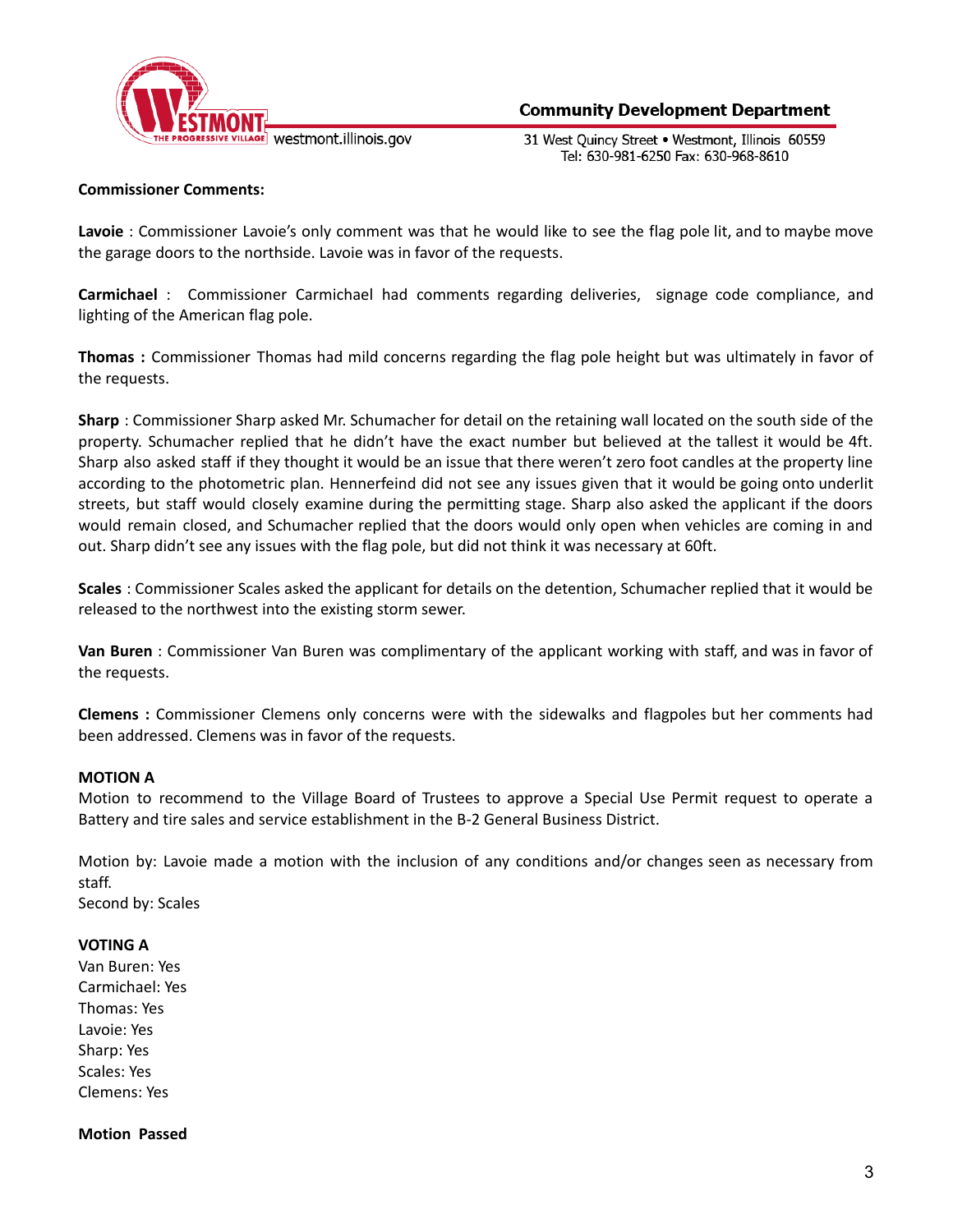

31 West Ouincy Street . Westmont, Illinois 60559 Tel: 630-981-6250 Fax: 630-968-8610

## **MOTION B**

Motion to recommend to the Village Board of Trustees to approve a Zoning Code Variance request to allow a parking lot to encroach into the side yard adjoining 65th Street in the B‐2 General Business District.

Motion by: Lavoie made a motion with the inclusion of any conditions and/or changes seen as necessary from staff.

Second by: Clemens

#### **VOTING B**

Van Buren: Yes Carmichael: Yes Thomas: Yes Lavoie: Yes Sharp: Yes Scales: Yes Clemens: Yes

### **Motion Passed**

#### **MOTION C**

Motion to recommend to the Village Board of Trustees to approve a Zoning Code Variance request to allow a flag pole to exceed the maximum height of buildings and structures in the B‐2 General Business District.

Motion by: Thomas Second by: Scales

## **VOTING C**

Van Buren: Yes Carmichael: Yes Thomas: Yes Lavoie: Yes Sharp: Yes Scales: Yes Clemens: Yes

#### **Motion Passed**

## **MOTION D**

Motion to recommend to the Village Board of Trustees to approve a Preliminary Plat of Dedication.

Motion by: Clemens Second by: Thomas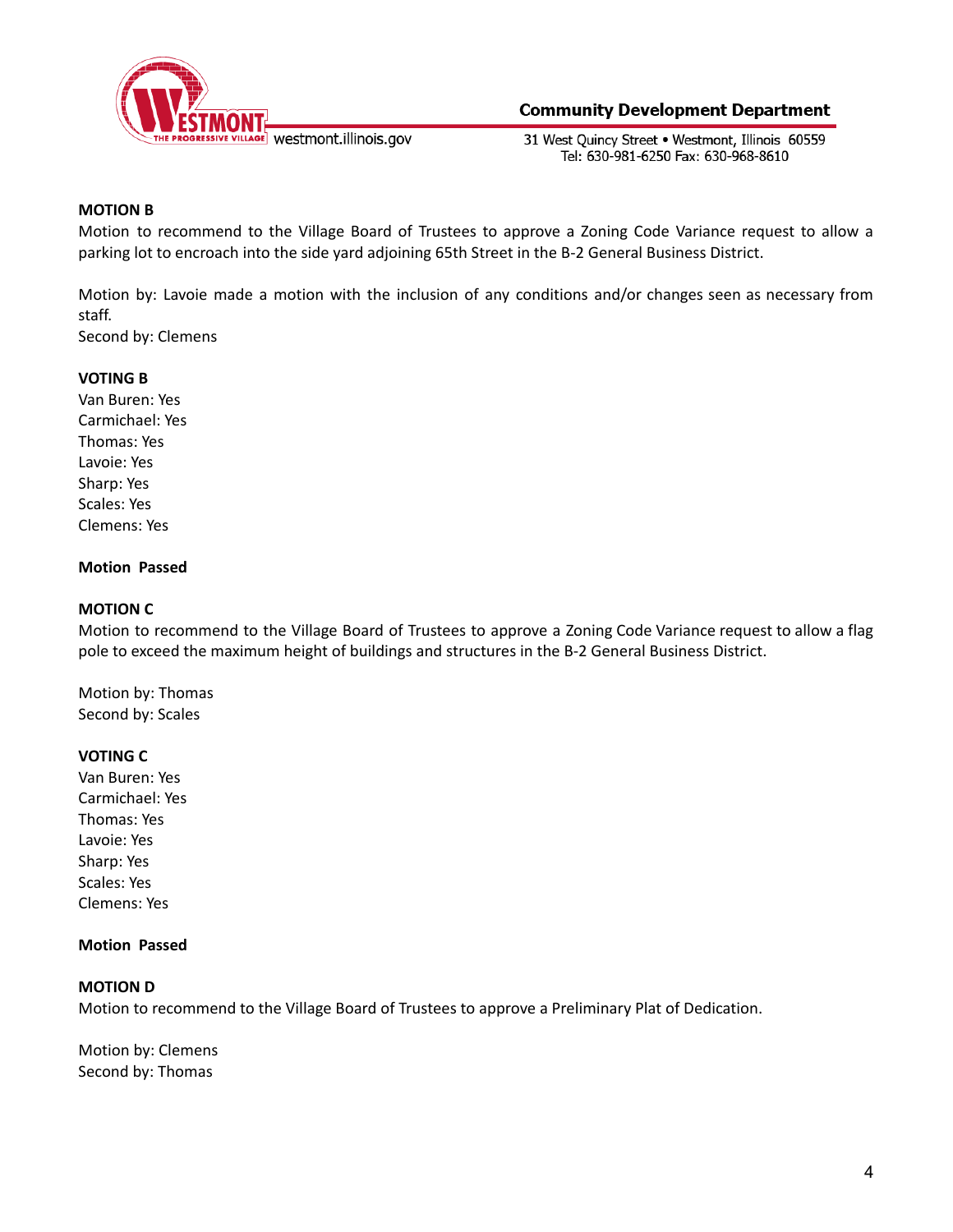

31 West Ouincy Street . Westmont, Illinois 60559 Tel: 630-981-6250 Fax: 630-968-8610

### **VOTING D**

Van Buren: Yes Carmichael: Yes Thomas: Yes Lavoie: Yes Sharp: Yes Scales: Yes Clemens: Yes

### **Motion Passed**

### **MOTION E**

Motion to recommend to the Village Board of Trustees to approve a Site and Landscaping Plan approval with a condition that staff recommend the landscape plan be updated prior to going to Village Board.

Motion by: Van Buren Second by: Scales

### **VOTING E**

Van Buren: Yes Carmichael: Yes Thomas: Yes Lavoie: Yes Sharp: Yes Scales: Yes Clemens: Yes

## **Motion Passed**

**Old Business** *(continued from December 8, 2021)* **PZC 162-2021** Request from the Village of Westmont, regarding the following:

> (A) Text amendments to multiple sections of the Zoning Ordinance to define and regulate wireless telecommunication facilities including antennas and towers, and amend current requirements for other types of antennas.

**Presentation:** Deputy Director of Community Development Joseph Hennerfeind provided the Commission with highlights regarding the amendments and details that had taken place since the last hearing regarding wireless telecommunication text amendments.

Some highlights the following :

Flag Poles - Staff added language under the flag pole section that says flagpoles are restricted to the height of the zoning district, not to exceed 60ft. Staff also struck out a section of code that addressed poles and what kind of poles could be constructed as it relates to towers and antennas.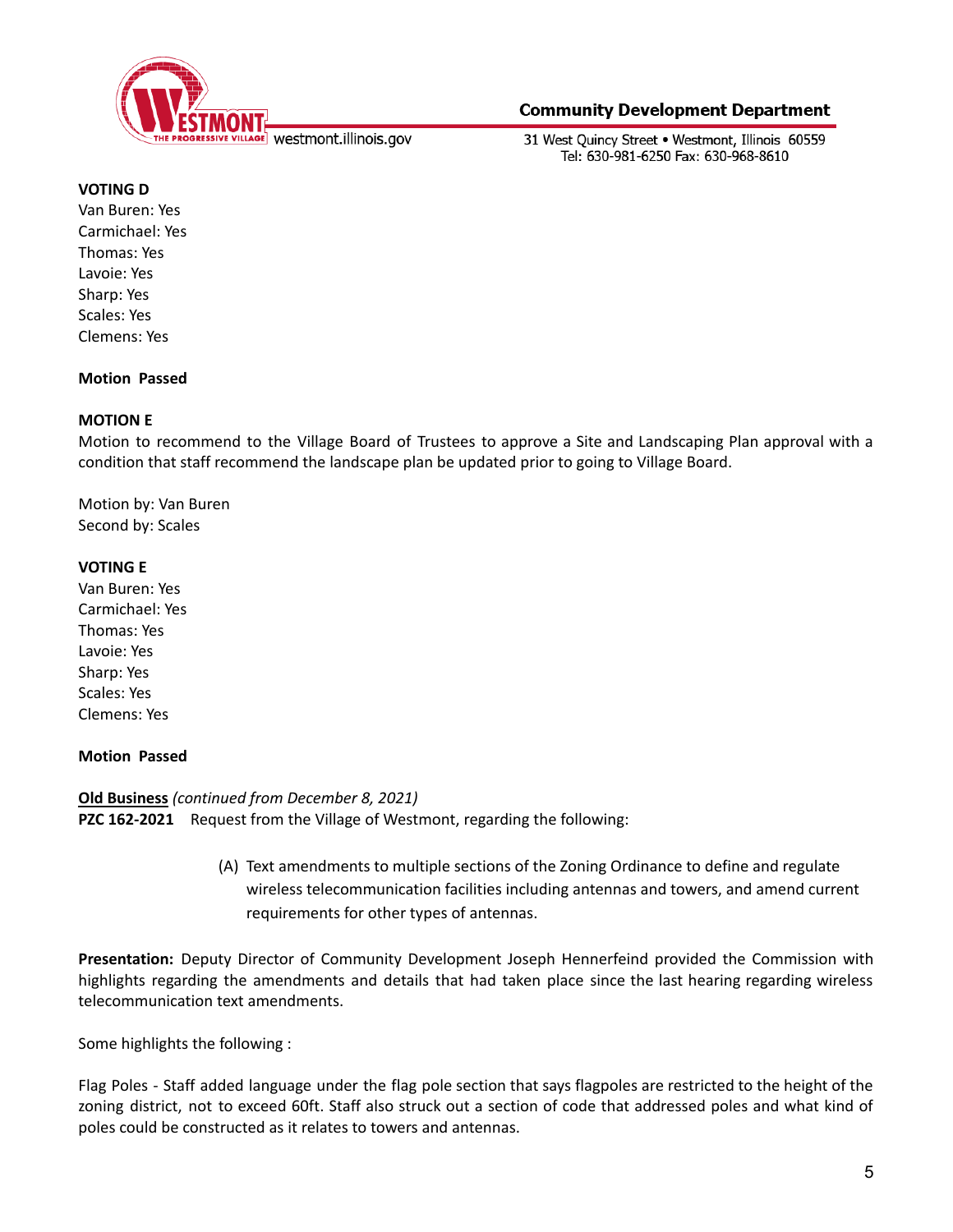

31 West Ouincy Street . Westmont, Illinois 60559 Tel: 630-981-6250 Fax: 630-968-8610

Setback Requirements - Staff added language that included the cell towers needing to be equal to the height, and that it should be 150ft away from any *primary* structures.

**Staff Comment:** See above.

**Public Comment:** None.

### **Commissioner Comments:**

**Lavoie** : Commissioner Lavoie asked staff if the amendment would cover modifications given the trend of telecommunication companies switching from 4G to 5G. Zemenak replied that the tower structure itself would be existing non-conforming, but the anetennas would still need to be in compliance with the code through the permit review process.

Hennerfeind added that any tower or building that had a special use approval in the past, wouldn't need to apply for another special use approval to add extra antennas. Hennerfeind did not foresee variances coming in for the number of antennas.

Zemenak added that if there had not been a special use permit in the past, the existing towers would be grandfathered in, and the text amendments would cover existing and new towers when swapping out antennas. Zemenak suggested clarifying the section to say that they're a permitted use on new or existing cell towers.

**Carmichael** : Commissioner Carmichael did not have any further comments.

**Thomas :** Commissioner Thomas did not have any further comments.

**Sharp** : Commissioner Sharp did not have any further comments.

**Scales** : Commissioner Scales did not have any further comments.

**Van Buren** : Commissioner Van Buren did not have any further comments.

**Clemens :** Commissioner Clemens did not have any further comments.

#### **MOTION A**

Motion to recommend to the Village Board of Trustees to approve a Text amendments to multiple sections of the Zoning Ordinance to define and regulate wireless telecommunication facilities including antennas and towers, and amend current requirements for other types of antennas.

Motion by: Clemens Second by: Thomas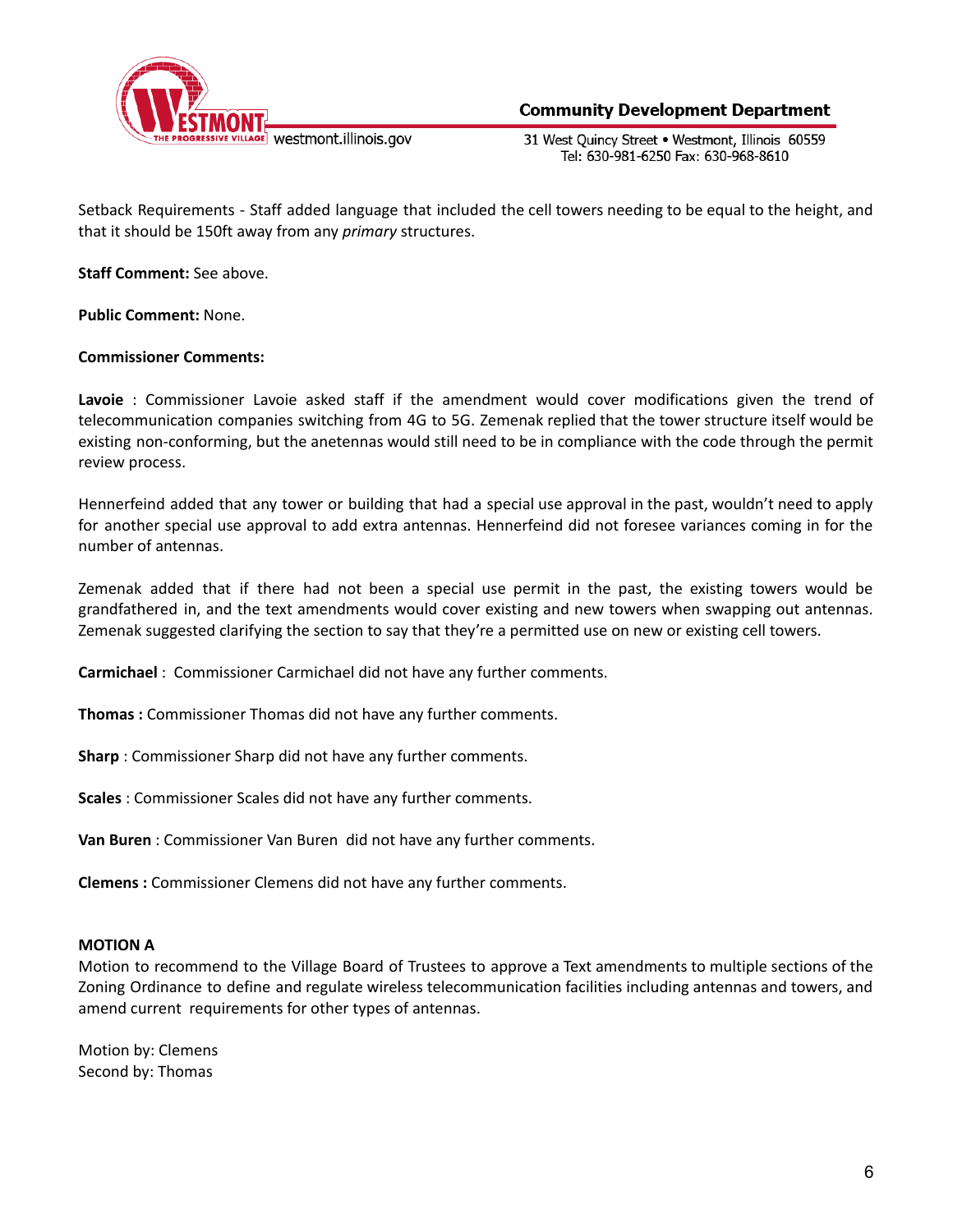

31 West Quincy Street . Westmont, Illinois 60559 Tel: 630-981-6250 Fax: 630-968-8610

### **VOTING A**

Van Buren: Yes Carmichael: Yes Thomas: Yes Lavoie: No Sharp: Yes Scales: Yes Clemens: Yes

## **Motion Passed**

## **11. Miscellaneous Items**

A) SolSmart Zoning Review and Text Amendment Discussion - Hennerfeind provided the Commission with an overview of the SolSmart group and their solar energy program. Hennerfiend noted that SolSmart is an advocate in the industry for solar panels, and they work with local municipalities to analyze their existing zoning code in order to remove any impediments and make zoning rules clear and easy to understand. In addition to improving zoning rules in municipalities, SolSmart also assists communities with streamlining the solar panel permitting process, making it as easy as possible for homeowners to install solar panels on their homes. Hennerfeind stated that the Village of Westmont is seeking a bronze level certification from SolSmart, and in order to attain this accreditation, the Village is working on 3 specific areas of improvement: our zoning ordinances, our building permitting procedures, and our public communications and public information efforts. The Village has already adopted various policies and procedures to become a solar friendly community, and we are working on adopting more in the coming months and years.

Specifically related to the effort to improve our zoning ordinances, Hennerfeind noted that SolSmart conducted an evaluation of the Village's current zoning regulations for solar energy systems and then provided a document with suggestions and amendments to the zoning code as it relates to solar panels.

Recommendations from SolSmart for areas in the zoning code that could be improved included:

- a) Definitions Staff agreed with SolSmart's conclusion that better definitions for solar energy systems should be adopted, and will include this goal in a future round of text amendments.
- b) Accessory Structure Use Tables The Village agreed with SolSmart's conclusion that the rules should be clarified for when solar energy systems might qualify as "permitted accessory uses".
- c) Height The Village did not fully agree with SolSmart's conclusion that solar panels should be allowed to go higher than the existing height limitations, but staff did think that the Village should still impose height limitations and perhaps screening.
- d) Purpose and Intent SolSmart suggested adding language in the code to promote solar systems and to state the purpose for solar energy systems. Staff did not feel that it was necessary but would evaluate the recommendation.
- e) Setbacks SolSmart suggested that set-back requirements for solar systems should be eliminated. Staff noted they have concerns about this recommendation and would evaluate the current setback requirements.